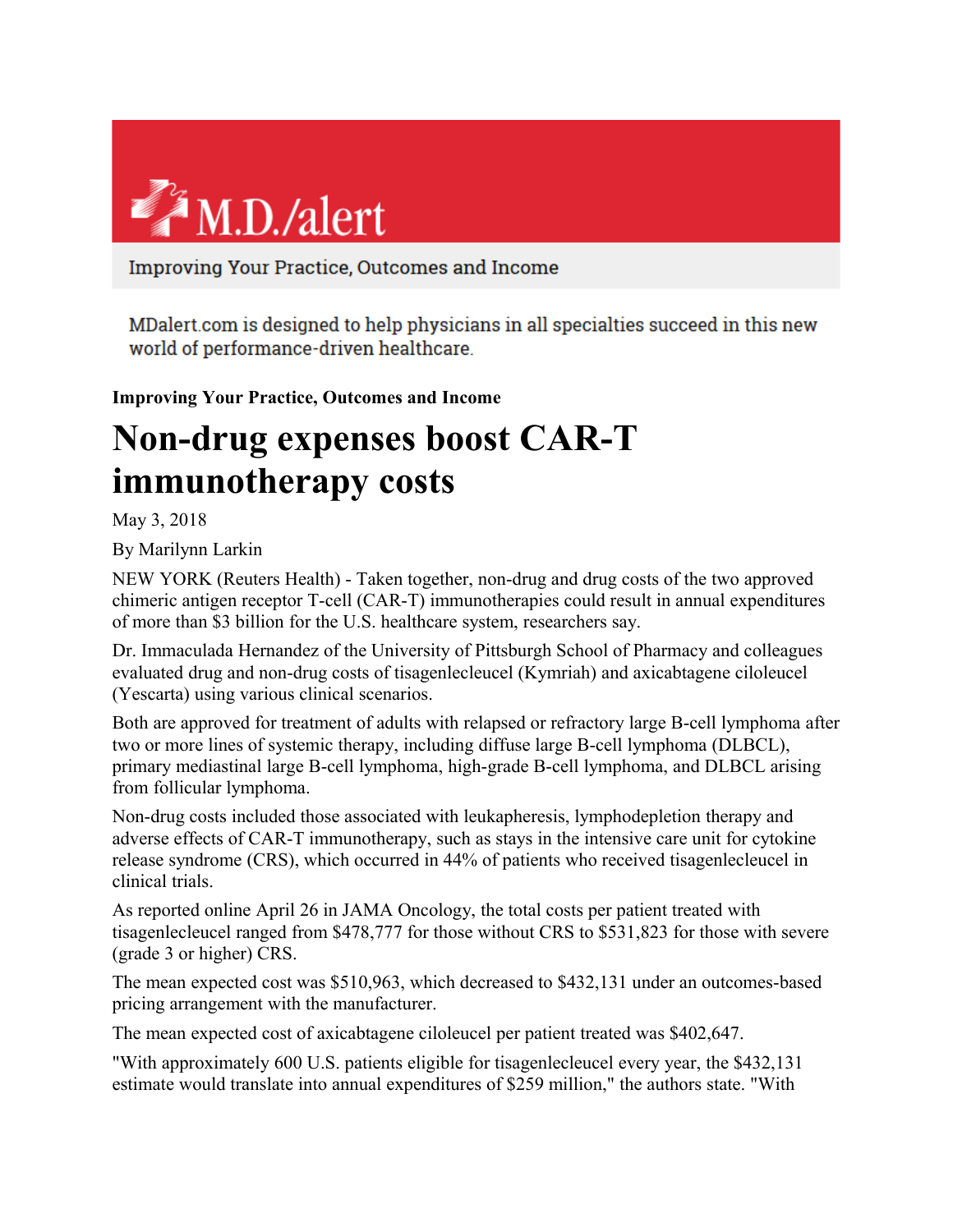7,500 U.S. patients annually eligible for axicabtagene ciloleucel, the total expenditures would be more than \$3 billion."

"Health care resources are not unlimited," Dr. Hernandez told Reuters Health. "Money needed to cover new highly expensive therapies with a high budget impact such as CAR-T needs to come from somewhere - either from a re-allocation of funds from other therapies and health services that will no longer be covered or from increased premiums."

"If we don't want premiums to keep increasing," she said by email, "it is necessary to evaluate new therapies thoroughly and assess the benefit they bring for their cost, and how that ratio compares to that of other health services."

"Only with that evidence, we can make the best informed decision on what health services should be and should not be covered," she added. "This is what cost-effectiveness does; however, cost-effectiveness is not free of limitations."

"A limitation of this methodology particularly relevant for this case is that, since costeffectiveness estimates are calculated in an incremental manner, highly expensive therapies can misleadingly appear cost-effective when compared to other highly expensive therapeutic options," she continued.

"The 'not so different incrementally' argument has been used to justify that CAR-T is not that expensive when compared to allogenic stem cell transplantation, with costs estimated at \$600,000," she said. "However, emerging data suggests that, even among patients responding to CAR-T, 36% relapse in one year. It is possible some providers will consider this relapse rate unacceptable, and choose to consolidate response with allogenic transplant, leading to greater number of transplants than would have occurred otherwise."

"Far from replacing transplants, CAR-T could even increase the number of transplants that would have occurred otherwise," she said. "For this reason, the comparison with transplant costs is unacceptable for justifying the costs of CAR-T."

Interventional oncologist/radiologist Dr. Kien Vuu of the University of California's David Geffen School of Medicine and Olive View Medical Center in Los Angeles told Reuters Health by email, "Both drug and non-drug costs (for CAR-T) are usually too much for the average American. Like many 'high-ticket' medical procedures, including organ transplantation, these procedures are usually prohibitive without being in pooled system, such as with insurance."

"The issue here is not whether patients can afford non-drug costs as the average American can't afford either, but rather how can we shift our resources to more preventive lifestyle options which could alleviate the rising costs of healthcare," he concluded.

Dr. Locke Bryan of the Georgia Cancer Center at Augusta University said by email, "The nondrug costs are a barrier as treating institutions will need to determine fiscally responsible strategies to manage patients."

"Patients admitted for management of the expected post-treatment complications will require high-levels of care," he said by email. "These non-drug costs may have limited reimbursement for provided services, translating into loses for institutions and shift financial burden to patients."

"Overall," he concluded, "the high expense of CAR-T immunotherapy will place further strain on the US health system, but (it) certainly warrants pursuit . . . for otherwise fatal diseases."

SOURCE: http://bit.ly/2HJFzpI